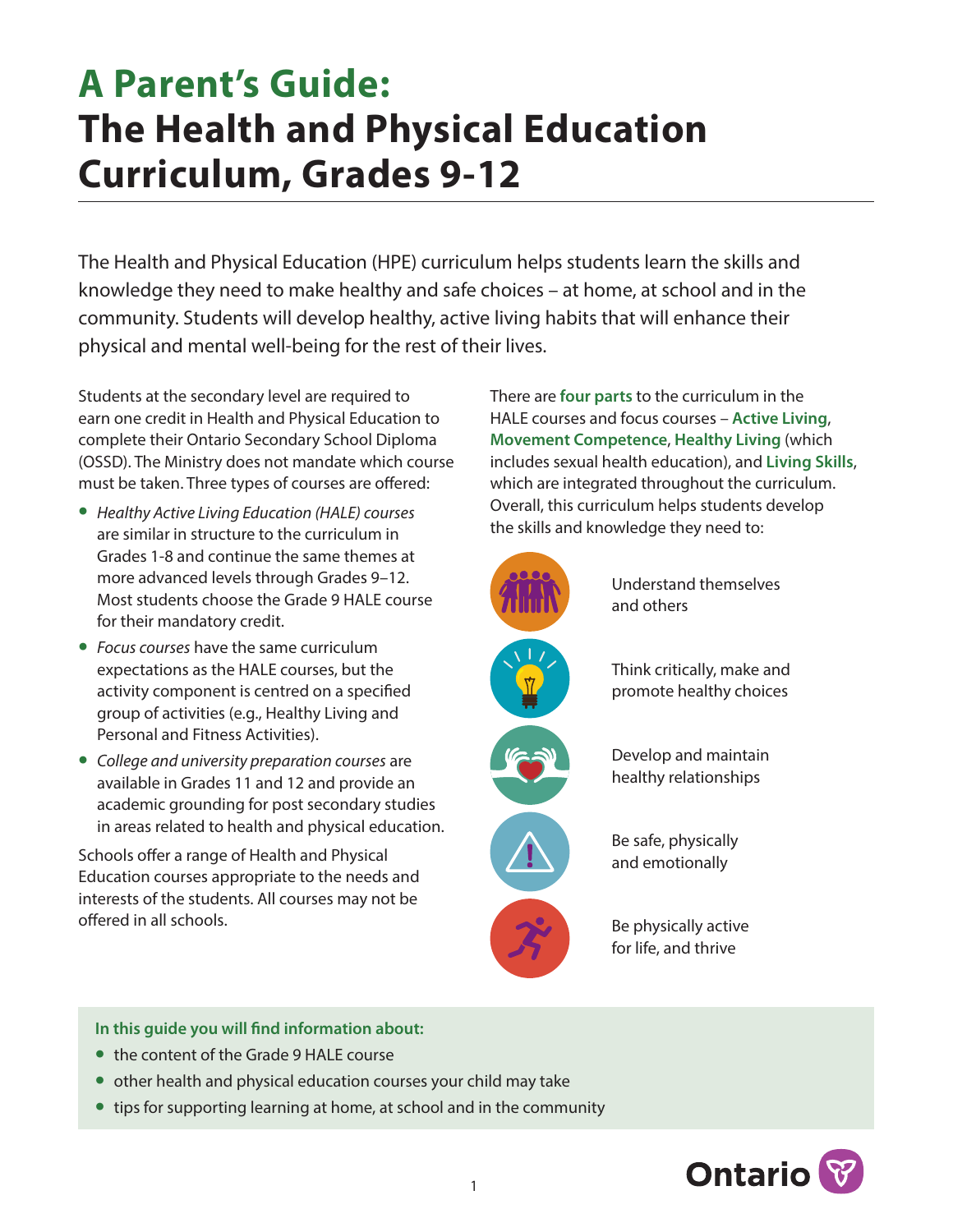# **What Your Child Will Learn in Grade 9 Healthy Active Living Education (Course Code PPL1O)**

## **Living Skills**

Throughout the curriculum, as students learn about Active Living, Movement Competence, and Healthy Living (described below), they are also developing important living skills. Living skills enable students to understand themselves, cope with challenges and change, communicate and interact with others in a healthy way, and think critically and creatively. For example, students learn to:

- **•** deepen their understanding of themselves, their strengths, and their values, and to use this information to make thoughtful decisions about their physical and mental health
- **•** plan in advance, weigh pros and cons, and consider consequences when making decisions

#### **Active Living**

Through active participation, students build a foundation for lifelong healthy active living while learning what makes activity fun. Students learn to:

- **•** understand what makes activity enjoyable for them by participating in different kinds of activities (e.g., fitness, recreational, and outdoor activities, including sports and games), and identify factors that encourage or discourage people from being physically active
- **•** understand and practise the ethics of fair play
- **•** evaluate and revise their personal fitness plans and goals and monitor them over time
- **•** take responsibility for their safety and the safety of others and be able to respond effectively to emergencies, including situations that require a knowledge of cardiopulmonary resuscitation.

#### **Movement Competence**

By participating in a wide variety of activities, students continue to develop and practise skills for moving and build confidence in their ability to participate successfully in physical activities. Students learn to:

- **•** combine and refine skills for moving in a variety of activities
- **•** understand the characteristics of different games and sports and use skills and strategies that improve their success, build their confidence and enjoyment, and increase their desire to participate in these and other activities.

## **Healthy Living**

Students consider connections between their health and the world around them and learn to use health information to make safe and healthy choices. Students learn about:

- **•** the effectiveness of various methods for preventing sexually transmitted and blood-borne infections (including HIV/AIDS) and unintended pregnancy (e.g., delaying first intercourse, using protection)
- **•** gender identity and sexual orientation and sources of support for students dealing with related questions and issues
- **•** skills and strategies for healthy relationships and the importance of having a strong understanding of consent and sexual limits
- **•** warning signs and symptoms of mental health problems and strategies for coping with or responding to any concerns
- **•** factors that might influence decisions to use or not use substances like drugs or alcohol (e.g., family and peer relationships) and decision-making and communication skills for responding to pressures to use these substances
- **•** the benefits and risks of using electronic communications, and strategies for staying safe and responding to bullying or sexual harassment, both online and in person
- **•** the impact of active living and healthy eating on a person's physical, mental, emotional, and spiritual well-being
- **•** factors that affect their food choices (e.g., cultural influences, and marketing) and factors that should be considered when planning for healthy eating (e.g., the health implications of different preparation methods such as baking or frying).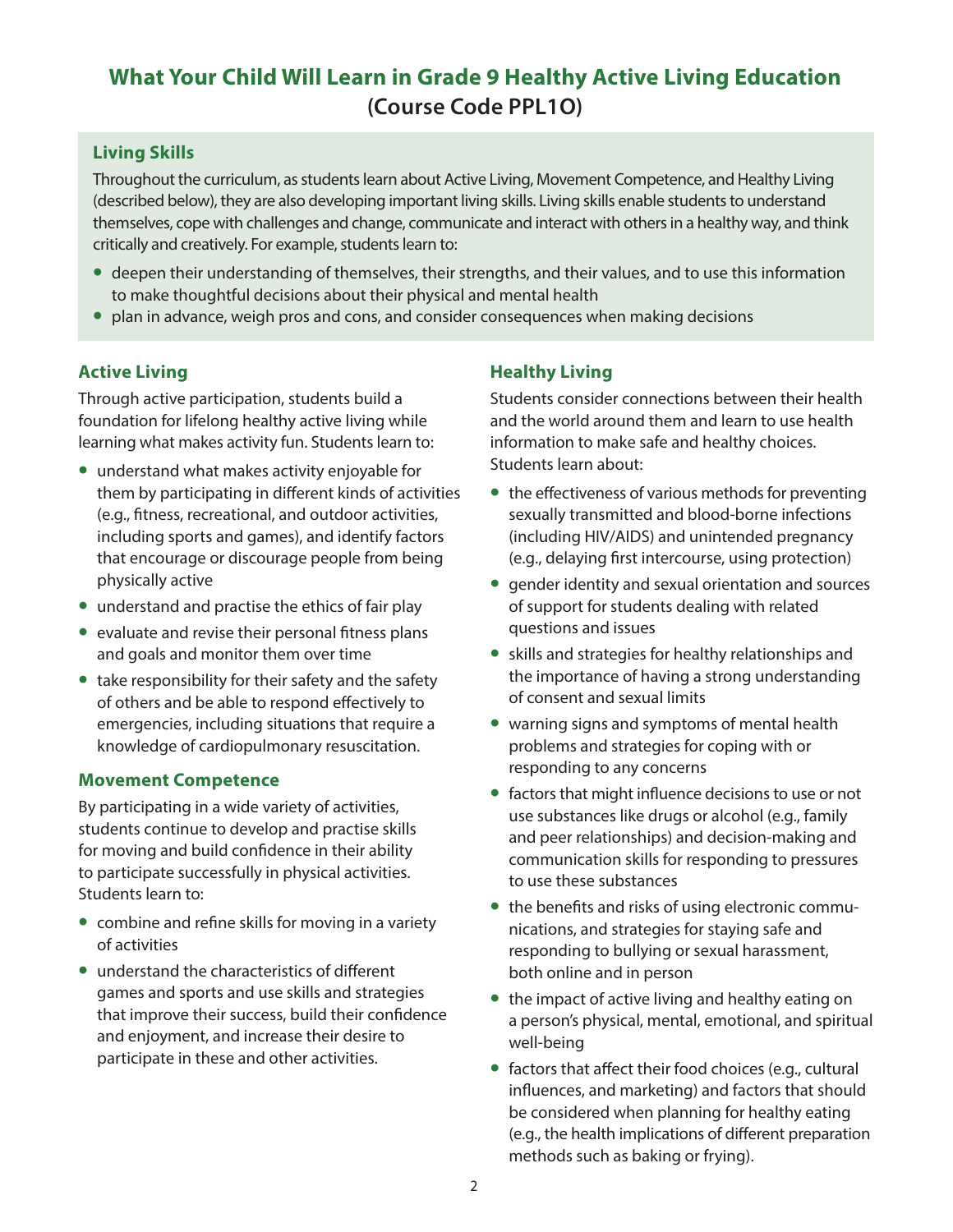# **Grades 9-12**

#### **Healthy Active Living Education Courses – Grades 9, 10, 11, and 12 (PPL1O, PPL2O, PPL3O, PPL4O)**

Students at the secondary level are required to earn one credit in health and physical education to complete their Ontario Secondary School Diploma (OSSD).

Students who choose to take Healthy Active Living Education (HALE) courses throughout secondary school will have the opportunity to further develop the knowledge and skills established in Grades 1–8. The course content reflects the growing maturity and changing needs of the students in each grade. In the Grade 11 and 12 HALE courses, the focus of learning shifts towards applications that may have greater relevance to students' lives after graduation. For an overview of the content of these courses, see the charts in the appendices of the [curriculum](http://www.edu.gov.on.ca/eng/curriculum/secondary/health9to12.pdf)  [document,](http://www.edu.gov.on.ca/eng/curriculum/secondary/health9to12.pdf) pages 201–205. www.edu.gov.on.ca/eng/ curriculum/secondary/health9to12.pdf

#### **Focus Courses**

Schools can develop HALE courses in Grades 9 to 12 that focus on a specified group of physical activities. These courses offer flexibility and allow students to pursue more specific areas of interest while still meeting all the expectations of the corresponding HALE courses. The following is a list of the possible focus areas:

- **•** Healthy Living and Personal and Fitness Activities (PAF)
- **•** Healthy Living and Large-Group Activities (PAL)
- **•** Healthy Living and Individual and Small-Group Activities (PAI)
- **•** Healthy Living and Aquatic Activities (PAQ)
- **•** Healthy Living and Rhythm and Movement Activities (PAR)
- **•** Healthy Living and Outdoor Activities (PAD)

**Note:** A student may take more than one focus course for credit in the same grade, in addition to or instead of other health and physical education courses.

## **Senior Health and Physical Education Courses**

In Grades 11 and 12, three university and/or college preparation courses are offered:

- **•** Health for Life (PPZ3C), Grade 11, college preparation course
	- » In this course, students examine factors that influence their own health practices and behaviours, as well as factors that contribute to the development of healthy communities. The course prepares students for college programs in health sciences, fitness, wellness, and health promotion.
- **•** Introductory Kinesiology (PSK4U), Grade 12, university preparation course
	- » This course focuses on the study of human movement and systems, factors, and principles involved in human development. It prepares students for university programs in physical education and health, kinesiology, health sciences, health studies, recreation, and sports administration.
- **•** Recreation and Healthy Active Living Leadership (PLF4M), Grade 12, university/college preparation course
	- » In this course, students explore the benefits of lifelong participation in active recreation and healthy leisure and develop the leadership and coordinating skills needed to plan, organize, and safely implement recreational events and other activities related to healthy, active living. The course prepares students for university programs in physical education, health, and kinesiology and for college and university programs in recreation and leisure management, fitness and health promotion, and fitness leadership.

For more information, see the Ontario Curriculum, [Health and Physical Education, Grades 9-12](http://www.edu.gov.on.ca/eng/curriculum/secondary/health9to12.pdf). www.edu.gov.on.ca/eng/curriculum/secondary/ health9to12.pdf